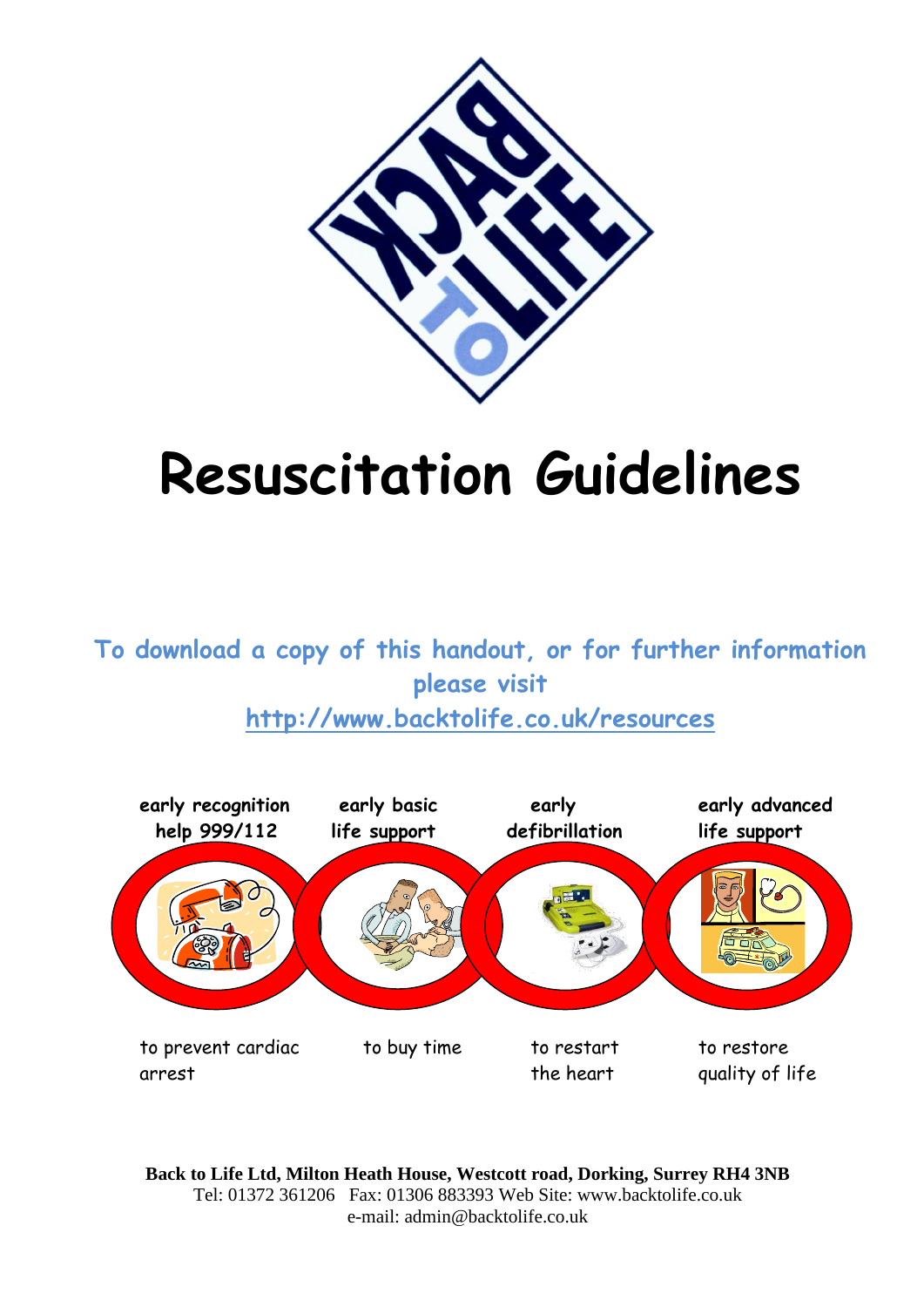

To download a copy of this handout please visit **www.backtolife.co.uk/resources**